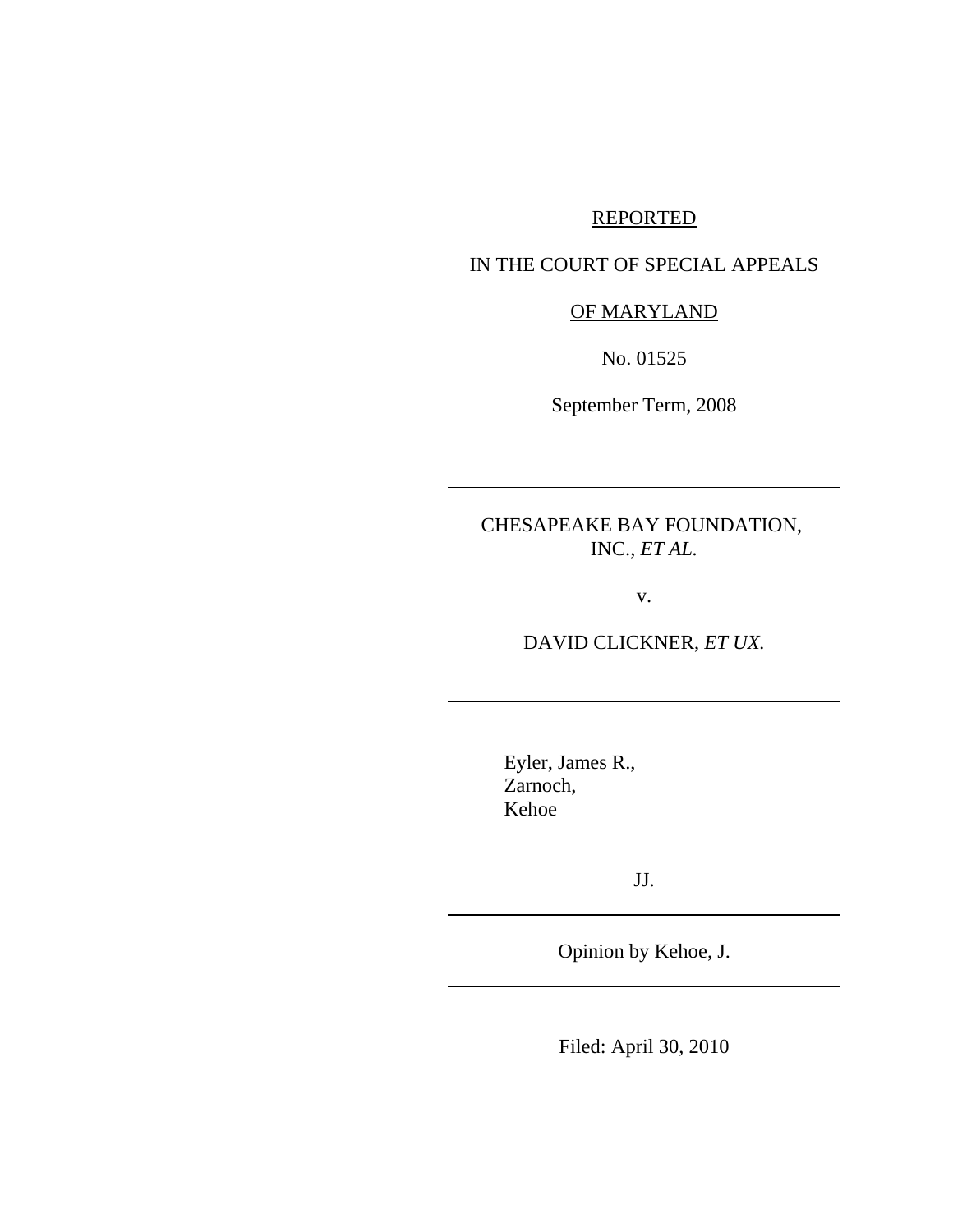The Chesapeake Bay Foundation, Inc. ("CBF") and the Magothy River Association, Inc. ("MRA"), appellants, opposed two zoning variance applications filed by David and Diana Clickner, appellees, for property located in Anne Arundel County (the "County"). The variance applications were initially considered by a County administrative hearing officer (the "AHO"), who granted them. Appellants appealed that decision to the Anne Arundel County Board of Appeals (the "Board"). The Board dismissed appellants' appeal on the ground that appellants lacked standing to appeal. On July 14, 2008, the Circuit Court for Anne Arundel County affirmed the Board's decision. Appellants now appeal the judgment of the circuit court.

Appellants present the three issues, which we have reworded for purposes of this opinion:

1. Did the Board apply the wrong standard for administrative standing?

2. Was the Chesapeake Bay Foundation or the Magothy River Association aggrieved by the decision of the administrative hearing officer?

3. Did the Board of Appeals err in denying intervention to an MRA member who resided in close proximity to the subject property?

We will answer "yes" to the first question. In light of our disposition of that issue, it

is necessary for us to remand this case to the Board so that it can address the second question.

The third issue is not preserved for appellate review.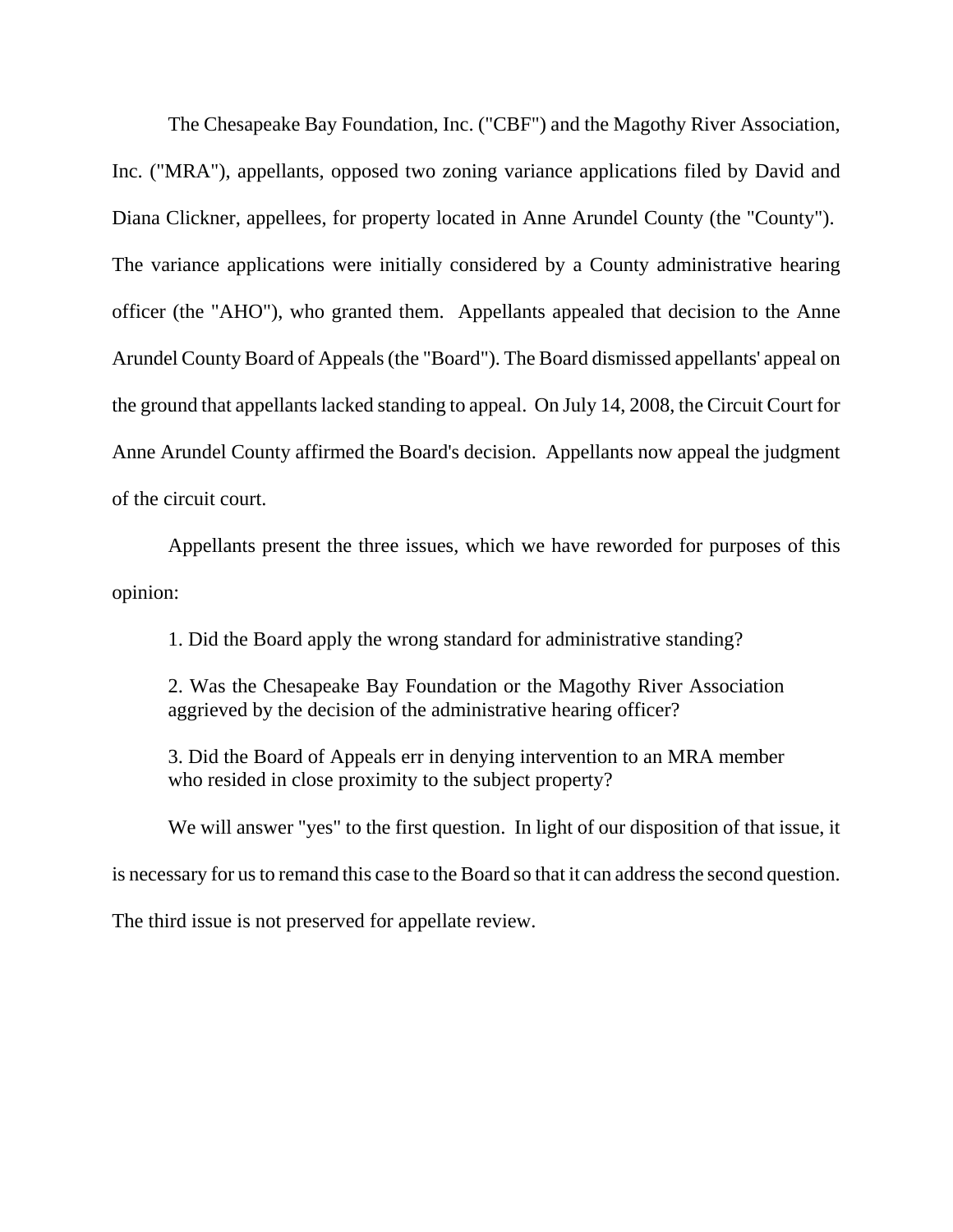#### **Factual and Procedural Background**

Appellees own Big Dobbins Island ("the Island"), which is located in the Magothy River in Anne Arundel County. The Island is located within the Chesapeake Bay Critical Area and is subject to those provisions of the Anne Arundel County Zoning Ordinance that restrict development activities in the Critical Area. Appellees applied for variances from provisions of the County's zoning regulations to permit them to construct a driveway, a storm water management structure, septic tanks and a well, all to be located within the Island's shoreline buffer area<sup>1</sup> and to build a pier on the Island even though there was no residence on the Island. Following a hearing before the Office of Administrative Hearings, the presiding AHO conditionally granted the variances on December 18, 2006. Appellants appealed that decision to the Board.

Prior to a hearing on the merits, appellees filed a motion to dismiss the appeal on the ground that appellants were not "aggrieved," as that term has been defined in Maryland cases, most prominently, *Bryniarksi v. Montgomery Co.*, 247 Md. 137 (1967). Appellees contended that the Anne Arundel Code provided that only persons aggrieved by a decision of an administrative hearing officer had the right to appeal such a decision to the Board. Therefore, reasoned appellees, CBF and MRA lacked standing. The Board held an

<sup>&</sup>lt;sup>1</sup> The "buffer" is a naturally vegetated strip of land running along a shoreline, generally at least 100 feet in width, to be "managed to protect aquatic, wetlands, shoreline, and terrestrial environments from man-made disturbances." MD. CODE ANN., NAT. RES. § 8-1802(a)(4) (2000, 2007 Repl. Vol., 2009 Supp.). Section § 17-8-301(b) of the County Code does not permit the construction of driveways, septic tanks, storm water management structures, or wells within the buffer.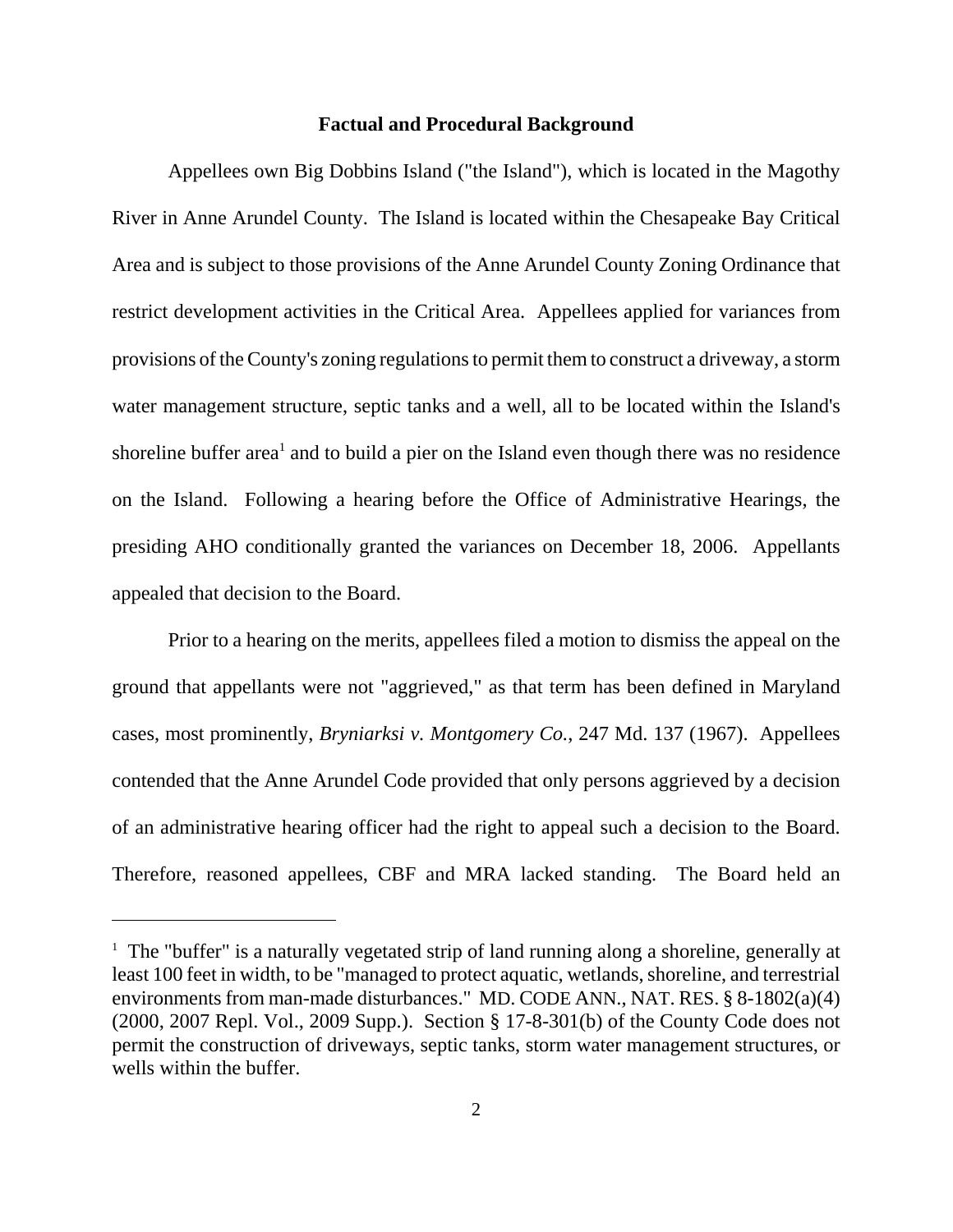evidentiary hearing on the motion to dismiss that extended over two evenings. At the hearing, appellants advanced two arguments. First, they contended that the "aggrievement" standard did not apply to appeals to the Board. Second, they presented evidence and argument to demonstrate that they were, in fact, aggrieved. The following pertinent evidence was adduced at the hearing.

Appellees presented the testimony of Wayne A. Newton, a professional civil engineer, in support of their motion to dismiss. Newton identified twenty-two properties located within one-half mile of the Island, located those properties on an aerial photograph and prepared a list of those properties. He testified that neither CBF nor MRA owned property located within one-half mile of the Island. His testimony was unrefuted.

Appellants called Mark McInnes, a member of both CBF and MRA, who testified that he owned property located approximately 50 feet from the mainland portion of appellees' property. Mr. McInnes stated that the grant of the variances would aggrieve him because:

[He and his wife] bought this custom home and paid a lot of money for it because of its view, looking out on Dobbins Island.

[He] believe[s] that with [the] pier and [the] pontoon boat and all the other things that [appellees are] proposing doing there, [his] house could drop \$200,000 in value.

[He and his kids] fish in the pond there where [appellees] want[] to put a pier.... [T]he wildlife is there that [he and his family] bought [their] house to enjoy. [They're] concerned about what [appellees are] going to do with the septic system.

The Board sustained appellees' objection to further testimony regarding how Mr. McInnes would be personally aggrieved since he was not a party to the AHO proceeding or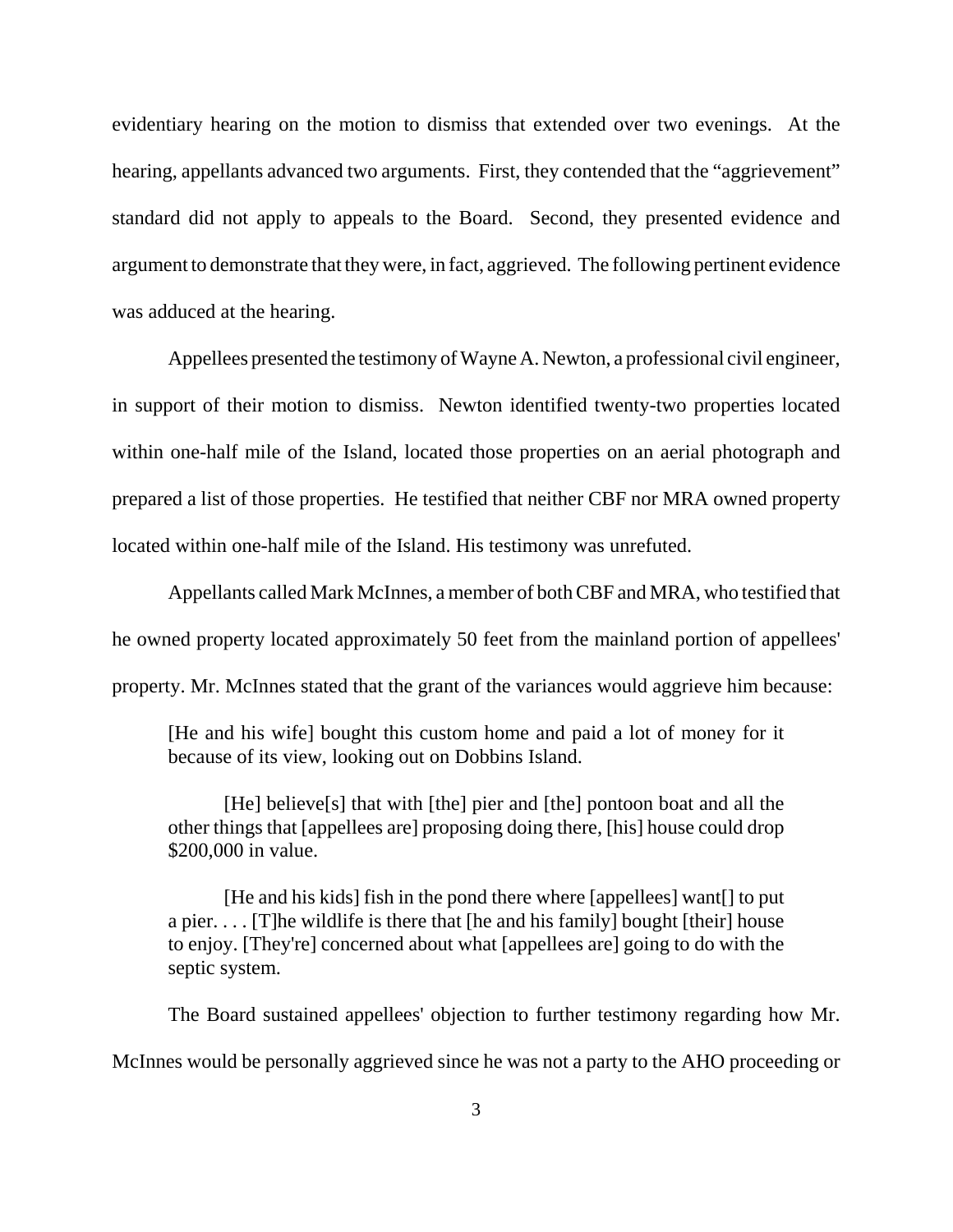the appeal to the Board.

MRA also presented the testimony of David Radford, another member of both MRA and CBF. Mr. Radford stated that he owned property located about 10 feet from the mainland portion of appellees' property, within sight of the Island. Although Mr. Radford was a party to the AHO proceeding, he was not allowed to testify as to his special harm because he did not appeal the AHO's decision, and was thus not a party to the proceeding in front of the Board.

The dive coordinator of MRA's diving team, Richard Carey, testified that, since 2000, MRA's diving teams have planted oysters purchased by the MRA on eight oyster reefs located in the Magothy River. Carey testified that, during the summer, MRA's divers are on the river "at least two to three times a week." An aerial photograph was introduced, identifying specific reefs and their locations. Carey testified that significant erosion and runoff into the river would damage the oysters on the reefs. He stated that MRA has a license from the State to sample the oyster reefs, which are otherwise closed to the harvest of oysters. On cross-examination, he admitted that MRA did not own the oyster reefs. In response to a question from a Board member, Carey stated that MRA's oyster projects, if conducted by a commercial enterprise, would cost over one million dollars.

Paul Spedero, the president of MRA, testified that MRA, working in conjunction with, among other organizations, Maryland Department of Natural Resources, is a party to a fiveyear plan to restore oysters in the Magothy River. As part of this effort, the MRA negotiated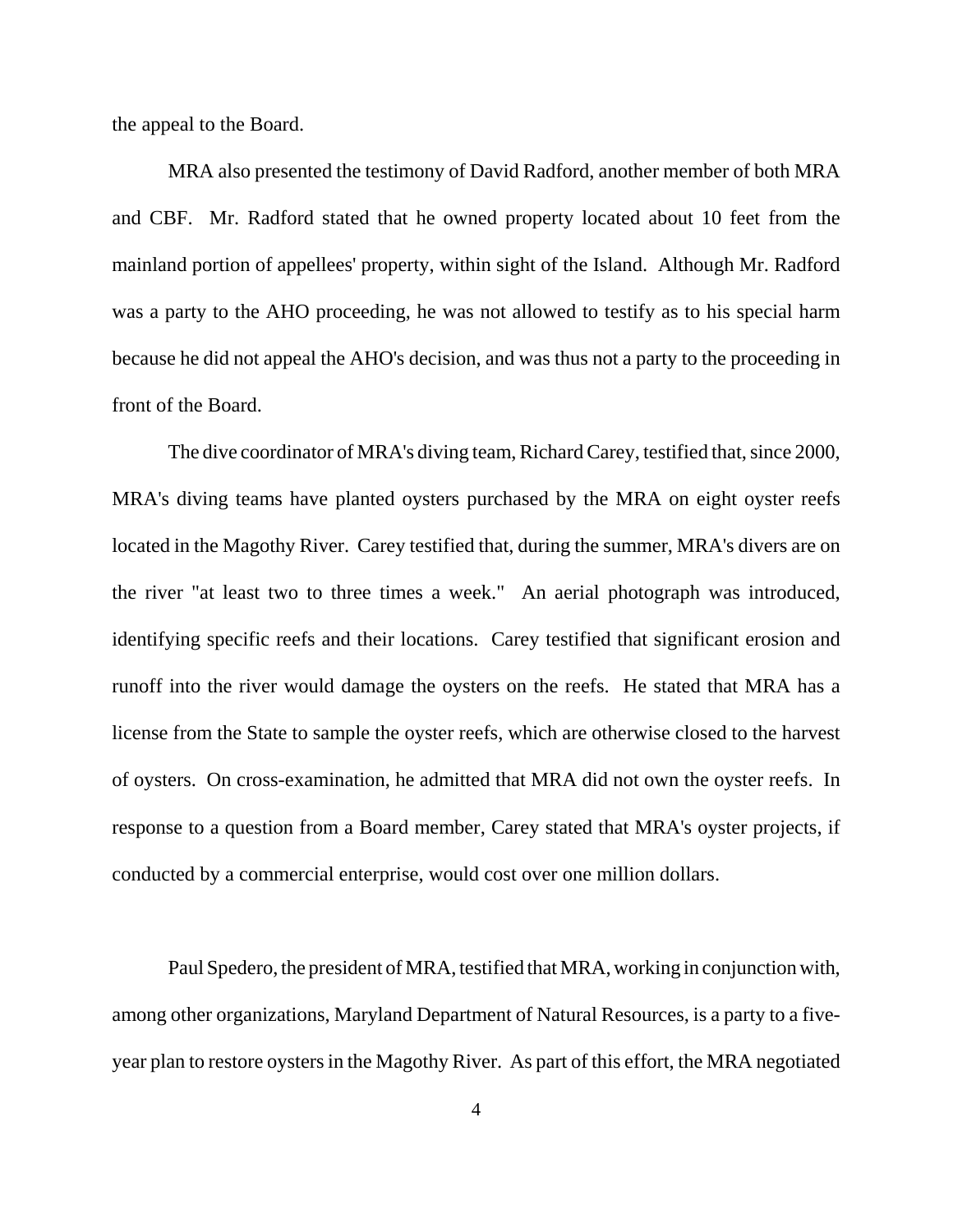an agreement with watermen to close the Magothy River to oyster harvesting. He testified that the MRA provided technical and volunteer assistance to the DNR and County agencies in order to improve water quality in the Magothy River. He testified that MRA had spent \$126,990 and expended 31,212 volunteer hours in improving water quality in the Magothy River between 1992 and the date of the hearing.

CBF presented testimony from three staff members and one volunteer to support its allegations of special damage to the corporation and as a representative of its members' interests. Amelia Koch, director of membership, testified that six CBF members live within one-half mile of the Island. The director of CBF's oyster restoration program, Stephanie Reynolds, testified that, while CBF does not own or lease any land from the State, it has worked on four reef sites in the River. The director of education operations, Matthew Mullen, testified that CBF takes students and teachers on field trips to the River. Volunteer Karl Treff testified that CBF planted submerged grasses at two sites located approximately three fourths of a mile from the Island.

At the beginning of the second day of the hearing, August 1, 2007, Mr. McInnes moved to intervene in the appeal. His counsel<sup>2</sup> argued:

 $2^2$  Mr. McInnes was represented by the lawyer representing MRA.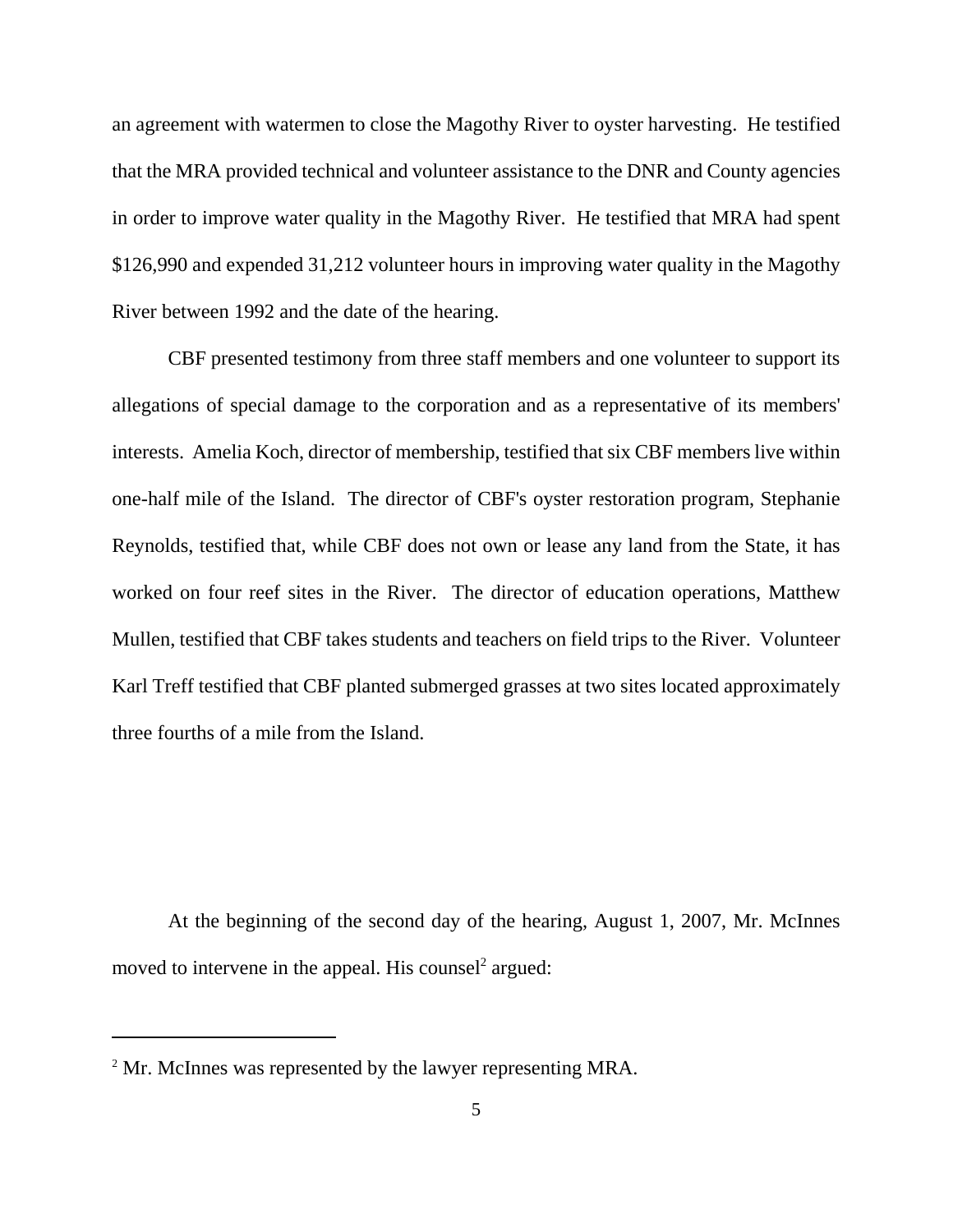[H]e relied on the Magothy River Association to represent his interest in this appeal and he entered into an agreement for this with Magothy River in the spring. However, if the challenge to the standing of the Magothy River and Chesapeake Bay Foundation is successful, that will leave his interest in the matter unprotected .. . .

Appellees opposed the motion, arguing that it was premature because the Board had

not yet determined whether MRA or CBF had standing. The Board denied Mr. McInnes'

motion to intervene without explanation.

At the close of the hearing and after discussion on the record, the Board voted four to three to dismiss the appeal for lack of standing. On November 29, 2007, the Board issued a written Memorandum Opinion setting forth its findings of fact and conclusions of law. The following findings and conclusions of the majority<sup>3</sup> of the Board are pertinent:

The Anne Arundel County Code (the "Code") provides that a "person aggrieved" by a decision of the Office of Planning and Zoning may appeal to this Board. *See*, Code, Section 3-1-14(c) and *see also* Section 18-16-402. The status of aggrievement has been the subject of numerous judicial rulings, which have sought to define the term. *See e.g.,* Bryniarksi v. Montgomery Co., 247 Md. 137, 230 A.2d 289 (1967). For an appellant to be deemed "aggrieved", the appealed decision must affect the appellant in a personal and special way that is different from that suffered by the public generally. DuBay v. Crane, 240 Md. 180, 213 A.2d 487 (1965). However, an adjoining, confronting or nearby property owner is deemed, *prima facie*, to be specially damaged. Bryniarksi. . . .

<sup>&</sup>lt;sup>3</sup> The opinion is somewhat unusual because only two members (Chairman McKnight and Member Rzepkowski) signed it. Two other members (McKechnie and Boring) filed separate concurring opinions. Both concurring members expressed the view that the aggrievement standard set out in *Bryniarski v. Montgomery Co.*, 247 Md. 137, 144-45 (1967),applied to the case and that neither the CBF nor the MRA was "aggrieved" under that standard. Both concurring opinions also made it clear that their authors believed that the provisions of the County Code mandated application of that test. Thus, for the purposes of resolving the issues in this appeal, the three opinions are conceptually identical.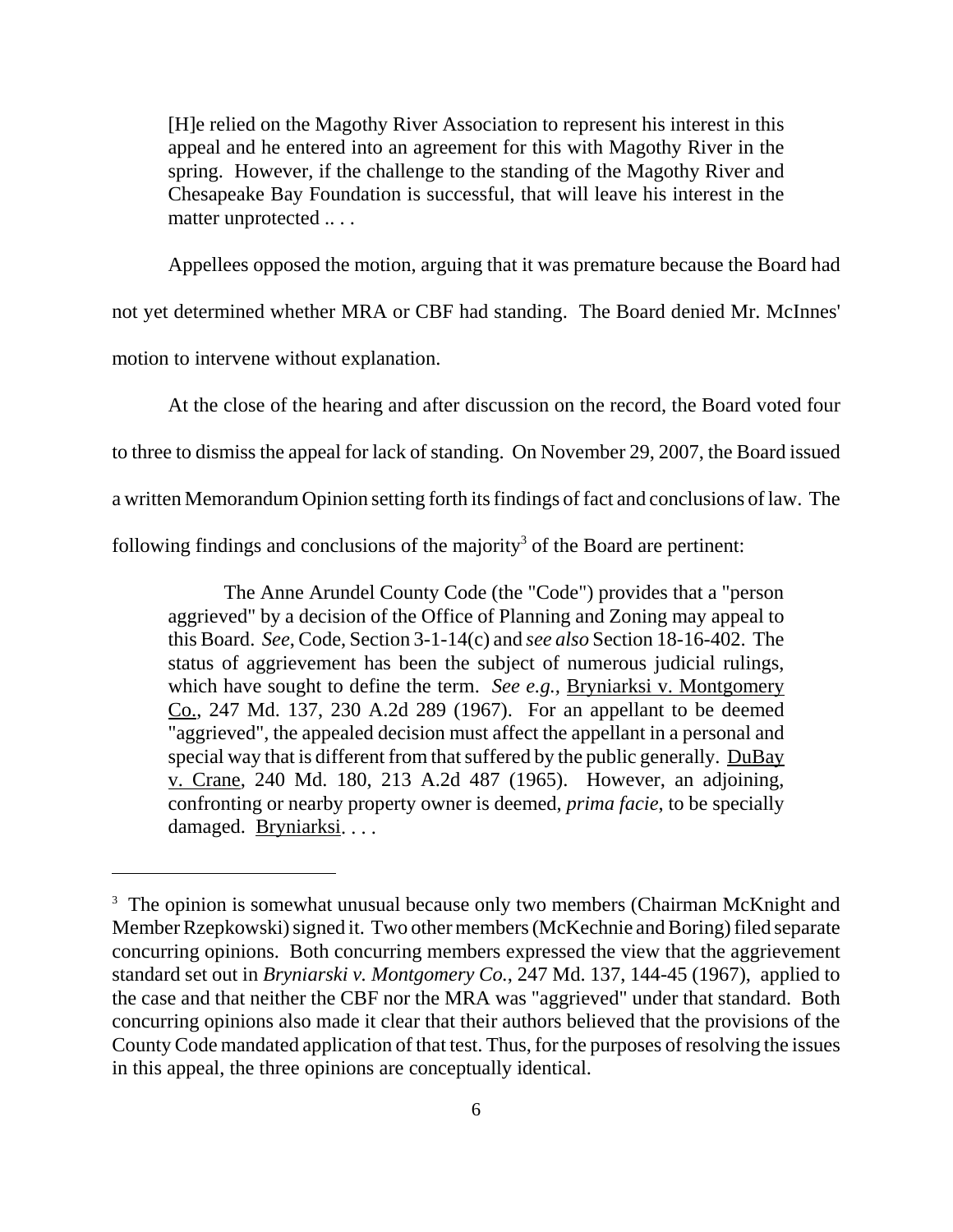\* \* \* \*

To challenge the fact of aggrievement of a nearby property owner, the party challenging such fact has the burden to show that the appellant is not specially aggrieved. Id. Here, the Petitioners have convinced us that the Protestants are not prima facie aggrieved or specially aggrieved. The Protestants presented witnesses and evidence to show that they are each specially aggrieved; but we are not persuaded.

\* \* \* \*

The subject property is an island. . . . We believe . . . that owners of parcels within sight, sound or smell of this island would have sufficient standing to maintain an appeal . . . .

\* \* \* \*

While acknowledging that they do not own or lease real property within sight or sound of the subject island, both the CBF and the MRA urged the Board to consider them specially aggrieved – different from the public at large. There is no question that both the CBF and the MRA have been and are engaged in oyster bed and [aquatic] grass planting activities on the Magothy. . . . We have assumed that the oyster and vegetation planting efforts . . . occur within sight, sound[,] taste and smell of Dobbins Island. However, we do not believe that the conduct of these activities result in the Protestants<sup>[]</sup> being aggrieved, specially, from the public at large.

Any citizen can access the waters of the Magothy. The waters surrounding this island are State owned and regulated. . . . So long as an individual obeys all laws and regulations, any individual has as much right to be on the Magothy, and next to this island, as the CBF or the MRA.

The CBF and the MRA provide opportunities to raise and release oysters and grasses into the Magothy River. However, we fail to see how the release of items of personalty into the public waters results in the CBF and MRA being specially aggrieved by development activities on this island. Once a grass or oyster is released into the wild (or at least State owned waters), there cannot be a continuing property interest in it.

\* \* \* \*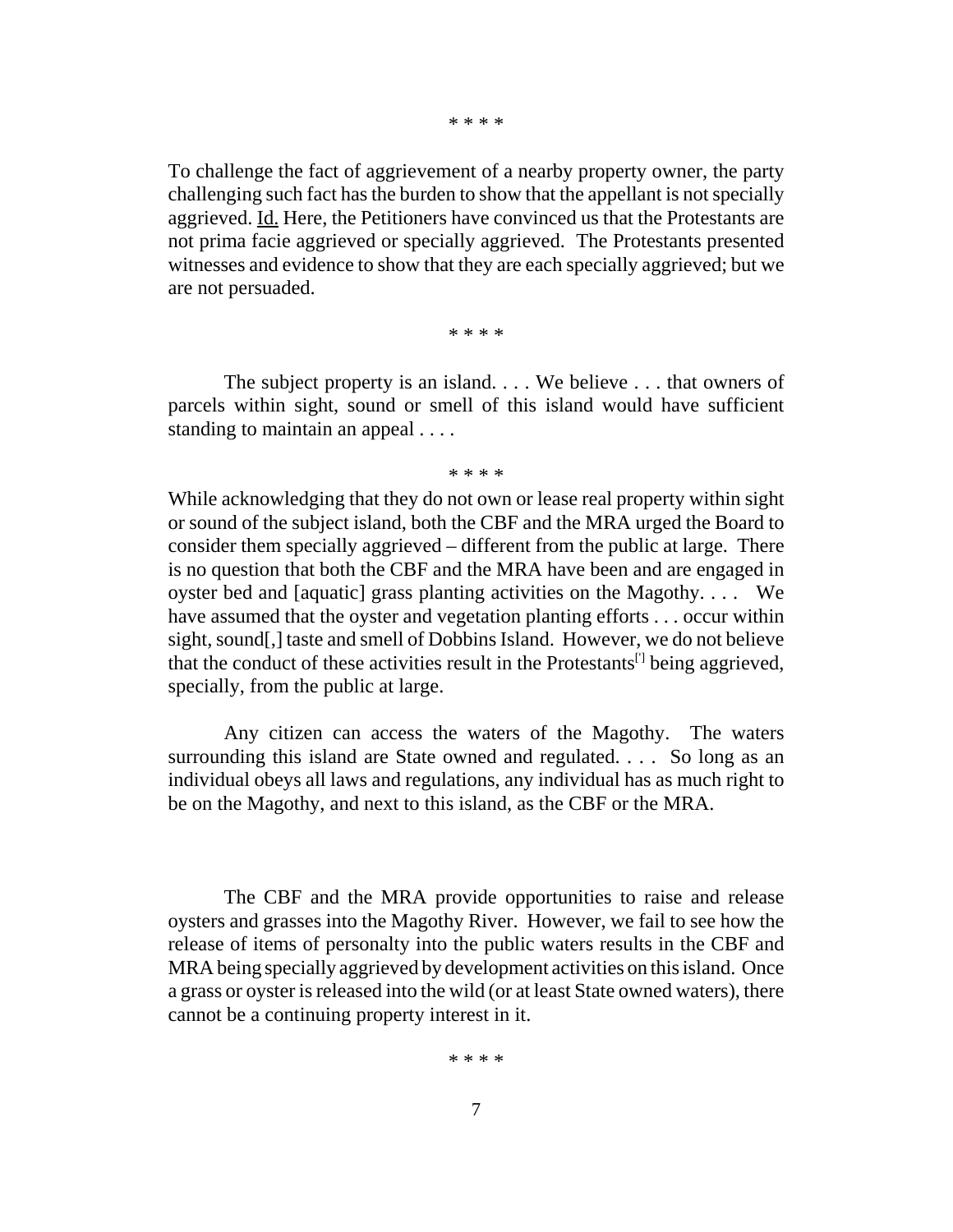The Protestants' argument that they have sufficient standing to maintain an appeal before this Board pursuant to the principles of Sugarloaf Citizens Association, Inc. v. Dept. of Environment, 344 Md. 271, 686 A.2d 605 (1996) is off point. The *Sugarloaf* case provides that the requirements for administrative standing are relatively lenient and not very strict, but only in the absence of a statute or regulation specifying criteria for administrative standing. The Anne Arundel County Code has a clear statute that requires parties to an appeal to be aggrieved. *See*, Code, Section 3-1-104(c) and *see also* Section 18-16-402.

The Board then dismissed the appeal for lack of standing. Appellants filed a timely petition for judicial review in the Circuit Court for Anne Arundel County. At the conclusion of a hearing on July 14, 2008, the circuit court affirmed the Board's dismissal for lack of standing.

Appellants now appeal the decision of the circuit court affirming the Board's dismissal. We will discuss additional facts as necessary.

### **Discussion**

When this Court reviews the decision of an administrative agency, such as the Board, we look through the circuit court's decision and evaluates the decision of the agency. *People's Counsel for Balt. County v. Surina*, 400 Md. 662, 681 (2007) (citing *Mastandrea v. North*, 361 Md. 107, 133 (2000)). In doing so, an appellate court "may not substitute its judgment for the administrative agency's in matters where purely discretionary decisions are involved, particularly when the matter in dispute involves areas within that agency's particular realm of expertise, so long as the agency's determination is based on 'substantial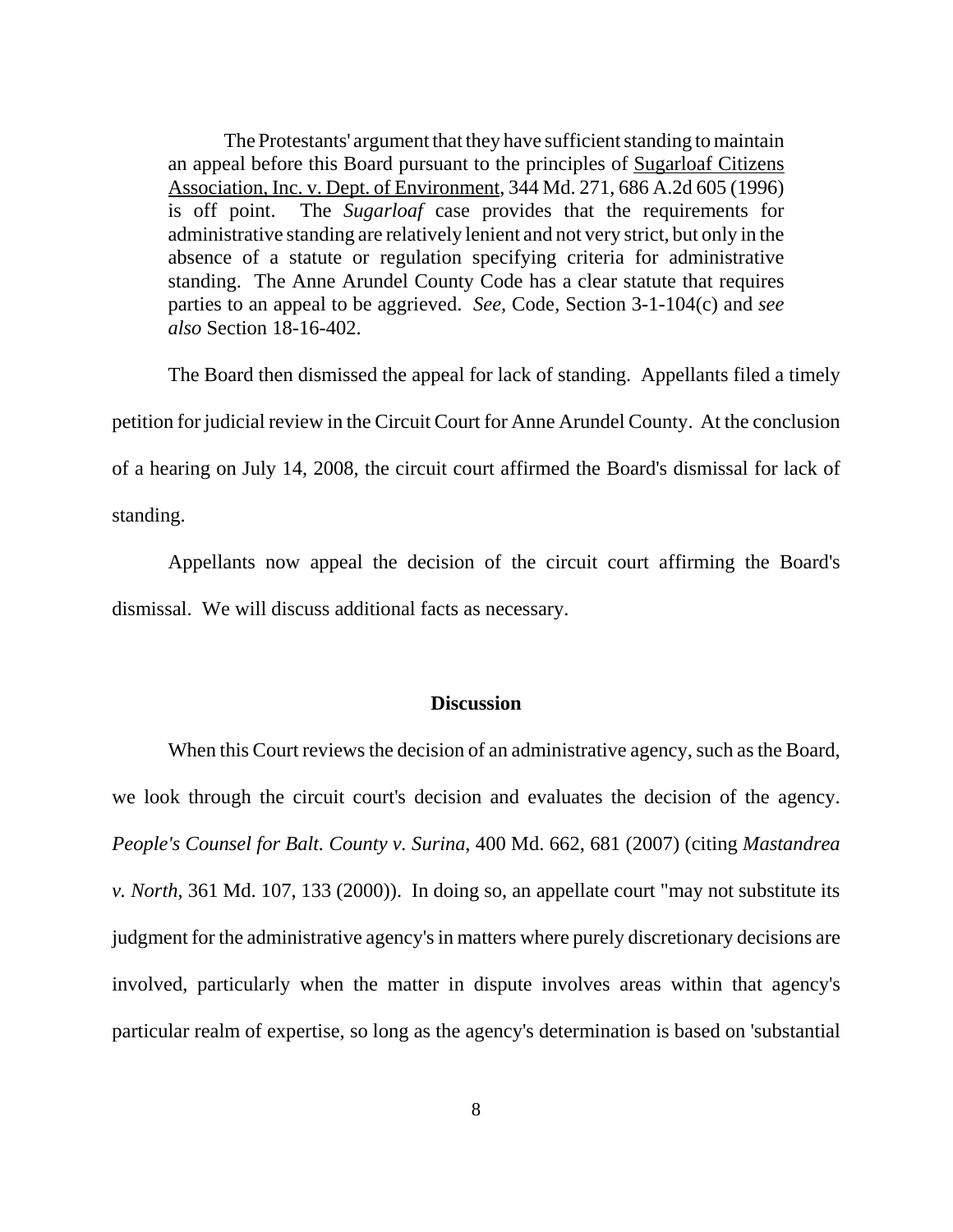evidence.'" *Surina*, 400 Md. at 681 (citing, among other cases, *Bd. of Physician Quality Assurance v. Banks*, 354 Md. 59, 68-69 (1999); and *Mayor of Annapolis v. Annapolis Waterfront Co.*, 284 Md. 383, 398 (1979)).

We will uphold the agency's findings of fact if they are "fairly debatable" upon the evidence before the agency. *Surina*, 400 Md. at 682; *Bd. of County Comm'rs for Cecil County v. Holbrook*, 314 Md. 210, 216-17 (1988). However, "'[g]enerally, a decision of an administrative agency, including a local zoning board, is owed no deference when its conclusions are based upon an error of law.'" *People's Counsel for Balt. County v. Loyola College in Md.*, 406 Md. 54, 68 (2008) (quoting *Belvoir Farms Homeowners Ass'n, Inc. v. North*, 355 Md. 259, 267-68 (1999)).

With these principles in mind, we turn to the specific contentions raised by the parties.

Before this Court, appellants argue that the Board of Appeals applied the incorrect standard for determining standing in an administrative proceeding. They contend that State law is clear that the requirements for standing for participation in administrative proceedings are relaxed and informal. They point to the Court of Appeals opinion in *Sugarloaf v. Dept. of Environment,* 344 Md. 271, 286-87 (1996), as authority for that proposition. They contend:

To require a different standard will not only be contrary to law but also discourage citizen involvement in the administrative process. A citizen or organization needs to be able to adequately protect its personal and property rights or those of its members.

\* \* \* \*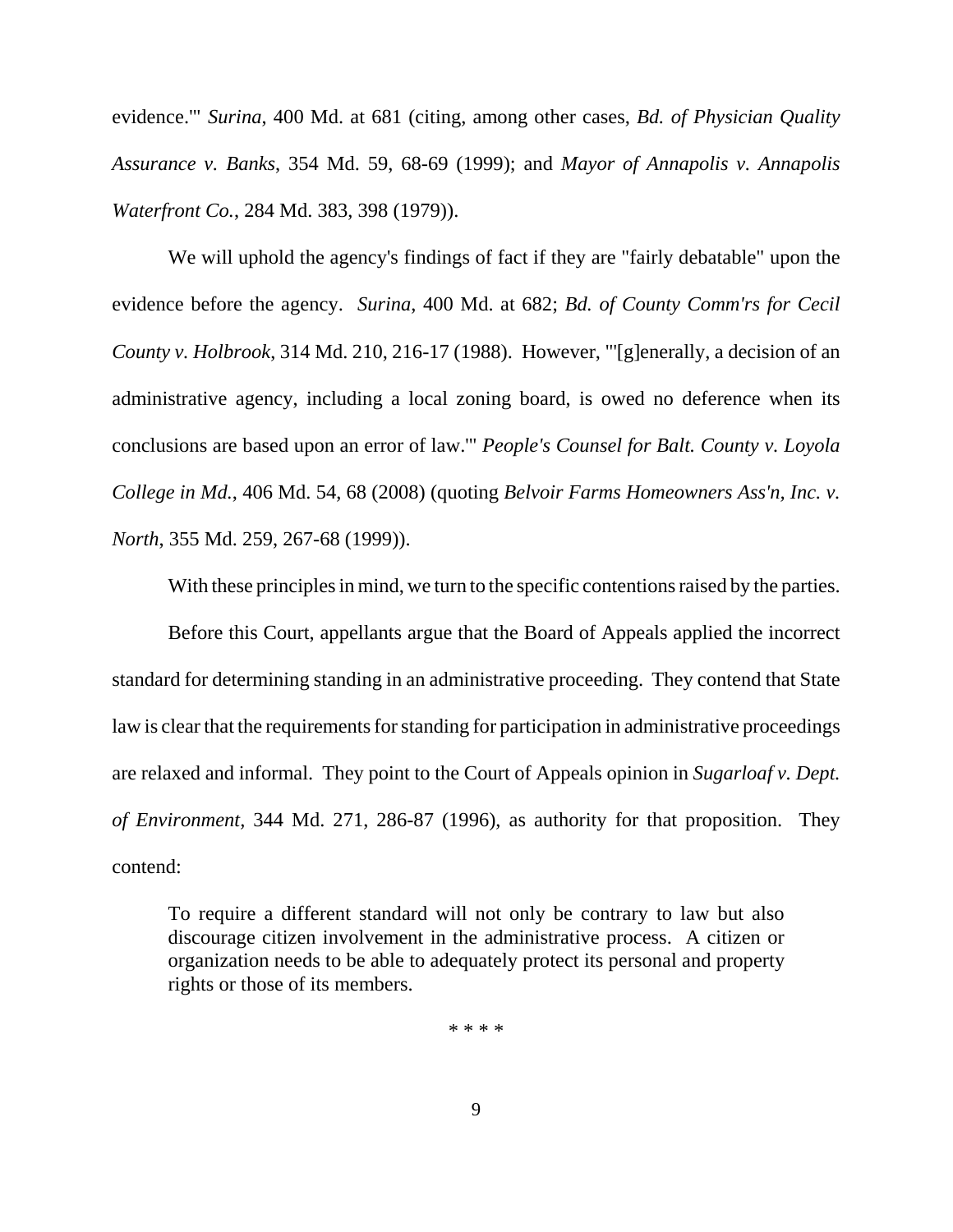Despite being advised by CBF and MRA of the ruling in *Sugarloaf* and the lessened standard of standing review in administrative proceedings, the Board ignored the ruling of the Court of Appeals and misapplied the law of standing. The Board held that because the Anne Arundel County Code has a statute that requires parties to an appeal to be aggrieved, *Sugarloaf* does not apply. The Board's decision is incorrect.

For their part, appellees do not quarrel with appellants' position that *Sugarloaf* accurately summarizes the current Maryland law on administrative standing. However, they correctly point out that the *Sugarloaf* opinion recognizes that a specific statute or regulation may impose a more restrictive test. *See Sugarloaf,* 344 Md. at 286. Appellees contend that §§ 3-1-104(a) and 18-16-402 of the County Code provide that a would-be appellant must be both "aggrieved" by the AHO's decision as well as a party to the proceeding before the AHO. Appellees then analyze the evidence adduced at the Board hearing to support their contention that the Board's decision that CBF and MRA were not aggrieved by the AHO's decision to grant the variance was based on substantial evidence. Appellees state that the analysis employed by the Court of Appeals in *Bryniarski,* 247 Md. at 144-5, is controlling and that the Board correctly applied it to the facts of the instant case.

I.

As the parties note in their briefs, Maryland land use cases draw a distinction between an "interested party" and an "aggrieved party" for purposes of standing in administrative proceedings. The Court of Appeals has explained:

The requirements for administrative standing under Maryland law are not very strict. Absent a statute or a reasonable regulation specifying criteria for administrative standing, one may become a party to an administrative proceeding rather easily. In holding that a particular individual was properly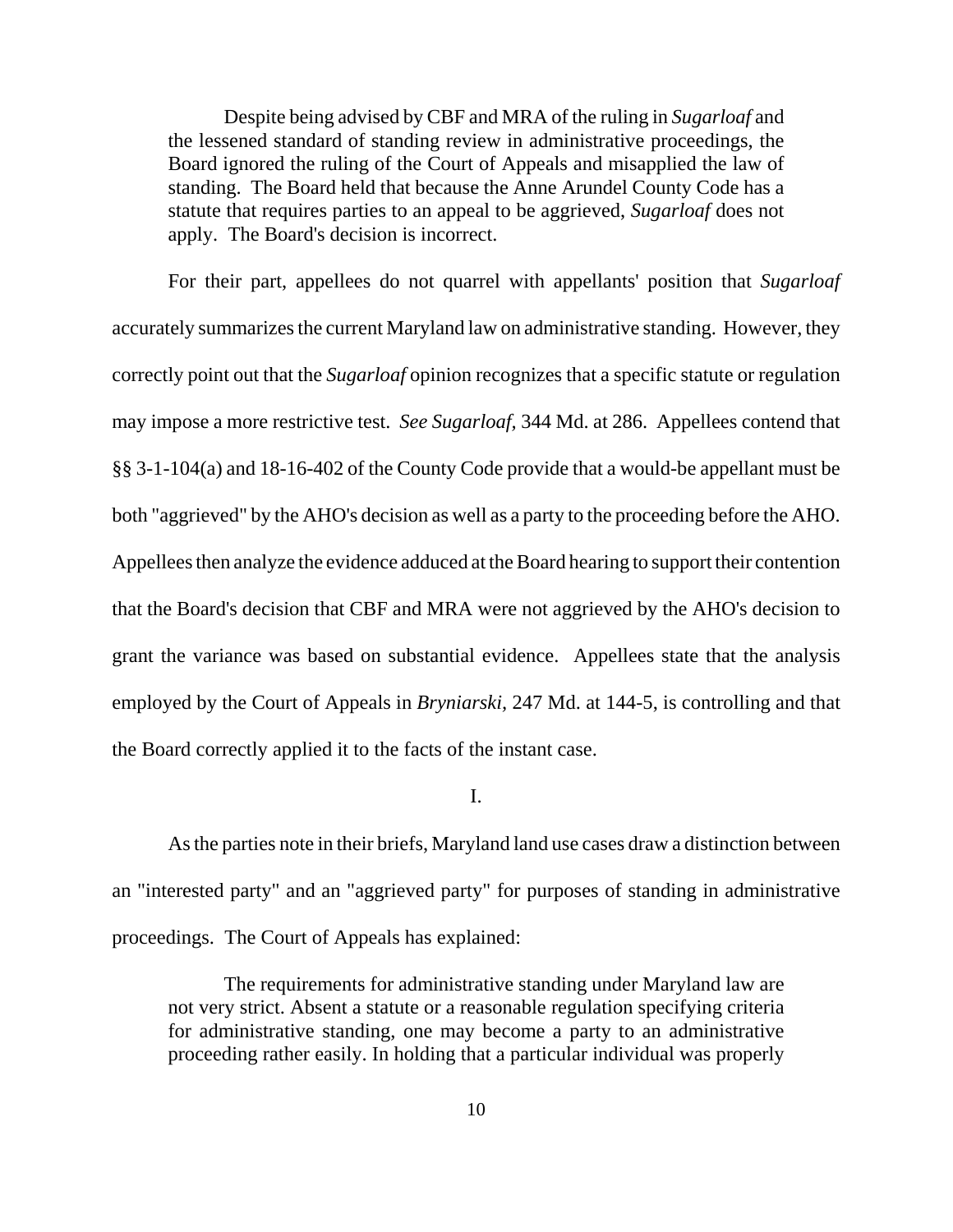a party at an administrative hearing, Judge J. Dudley Digges for the Court in *Morris v. Howard Res. & Dev. Corp*., 278 Md. 417, 423 (1976), explained as follows:

 He was present at the hearing before the Board, testified as a witness and made statements or arguments as to why the amendments to the zoning regulations should not be approved. This is far greater participation than that previously determined sufficient to establish one as a party before an administrative agency. *See, e.g., Baxter v. Montgomery County*, 248 Md. 111, 113 (1967) (*per curiam*) (submitting name in writing as a protestant); *Bryniarski v. Montgomery Co.*, 247 Md. 137, 143, (1967) (testifying before agency); *Hertelendy v. Montgomery Cty*., 245 Md. 554, 567 (1967) (submitting into evidence letter of protest); *DuBay v. Crane*, 240 Md. 180, 184 (1965) (identifying self on agency record as a party to proceedings); *Brashears v. Lindenbaum*, 189 Md. 619, 628 (1948) (same). Bearing in mind that the format for proceedings before administrative agencies is intentionally designed to be informal so as to encourage citizen participation, we think that absent a reasonable agency or other regulation providing for a more formal method of becoming a party, anyone clearly identifying himself to the agency for the record as having an interest in the outcome of the matter being considered by that agency, thereby becomes a party to the proceedings.

More recently, Judge McAuliffe for the Court in *Maryland-Nat'l v. Smith*, *supra*, 333 Md. at 10, summarized Maryland law relating to status as a party in administrative proceedings:

*Morris* and other cases of this Court indicate that the threshold for establishing oneself as a party before an administrative agency is indeed low. [W]e have said that one's presence at the hearing and testimony in favor of an asserted position is sufficient. . . .

*Sugarloaf,* 344 Md. at 286-87.

The concept of "aggrievement" is considerably less expansive. In order to be

"aggrieved" by an administrative decision, a person must have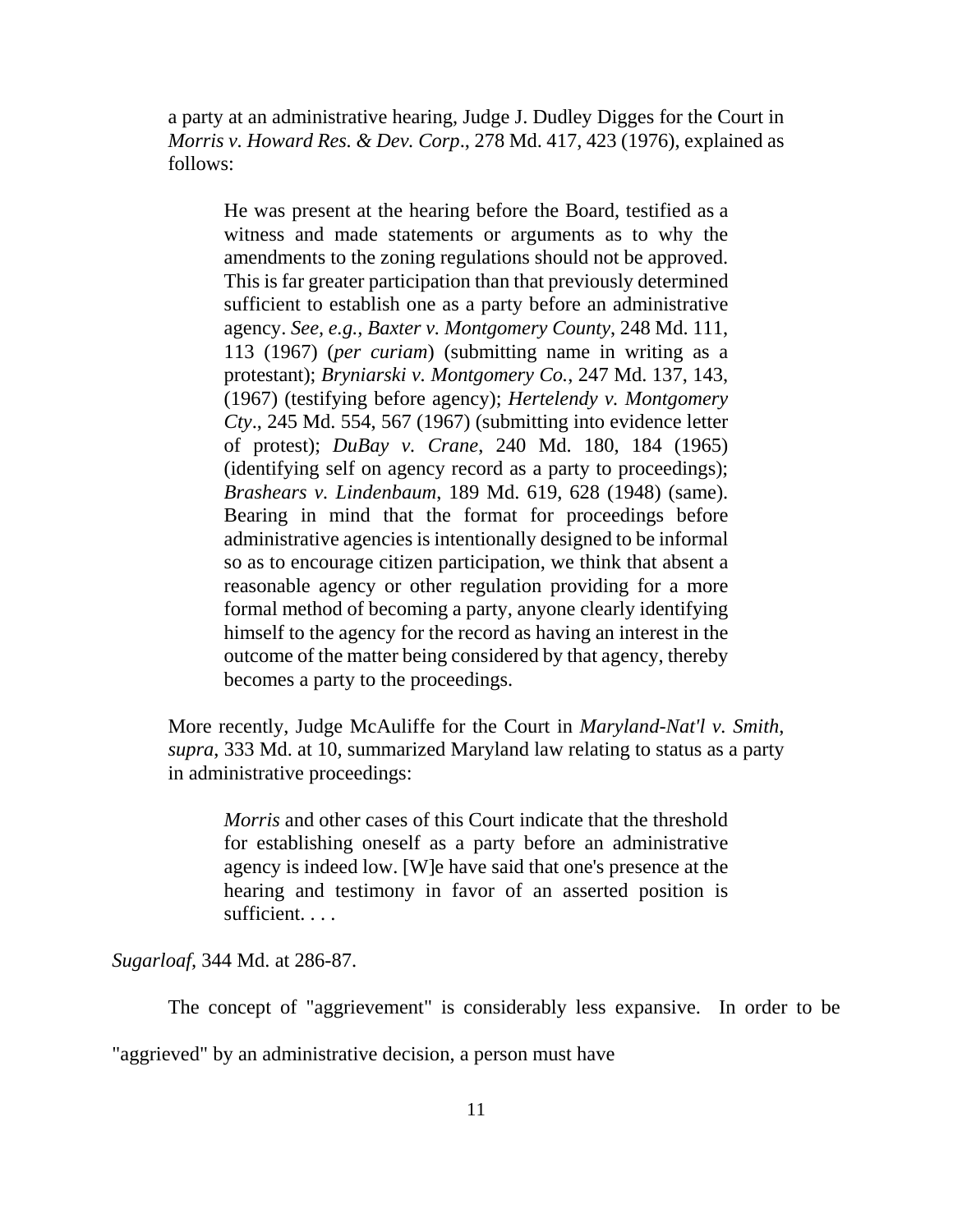[a]n interest '''such that he is personally and specifically affected in a way different from . . . the public generally.'" *Medical Waste v. Maryland Waste*, 327 Md. 596, 611 n.9 (1992) (quoting *Bryniarski v. Montgomery Co.*, 247 Md. at 144)). *See DuBay v. Crane*, 240 Md. 180, 185 (1965) ("the [administrative] decision must not only affect a matter in which the protestant has a specific interest or property right but his interest therein must be such that he is personally and specially affected in a way different from . . . the public generally").

*Sugarloaf,* 344 Md. at 288.

*Bryniarski* is the landmark case in Maryland on "aggrievement" as a requirement for

standing in land use appeals. The *Bryniarski* Court explained:

Generally speaking, the decisions indicate that a person aggrieved by the decision of a board of zoning appeals is one whose personal or property rights are adversely affected by the decision of the board. The decision must not only affect a matter in which the protestant has a specific interest or property right but his interest therein must be such that he is personally and specially affected in a way different from that suffered by the public generally. . . . The circumstances under which this occurs have been determined by the courts on a case by case basis, and the decision in each case rests upon the facts and circumstances of the particular case under review. Certain principles, however, have evolved. They are as follows:

\* \* \* \*

2. In cases involving appeals under the provisions of a zoning ordinance:

\* \* \* \*

(b) An adjoining, confronting or nearby property owner is deemed, *prima facie*, to be specially damaged and, therefore, a person aggrieved. The person challenging the fact of aggrievement has the burden of denying such damage in his answer to the petition for appeal and of coming forward with evidence to establish that the petitioner is not, in fact, aggrieved. . . .

(c) A person whose property is far removed from the subject property ordinarily will not be considered a person aggrieved. . . . . But he will be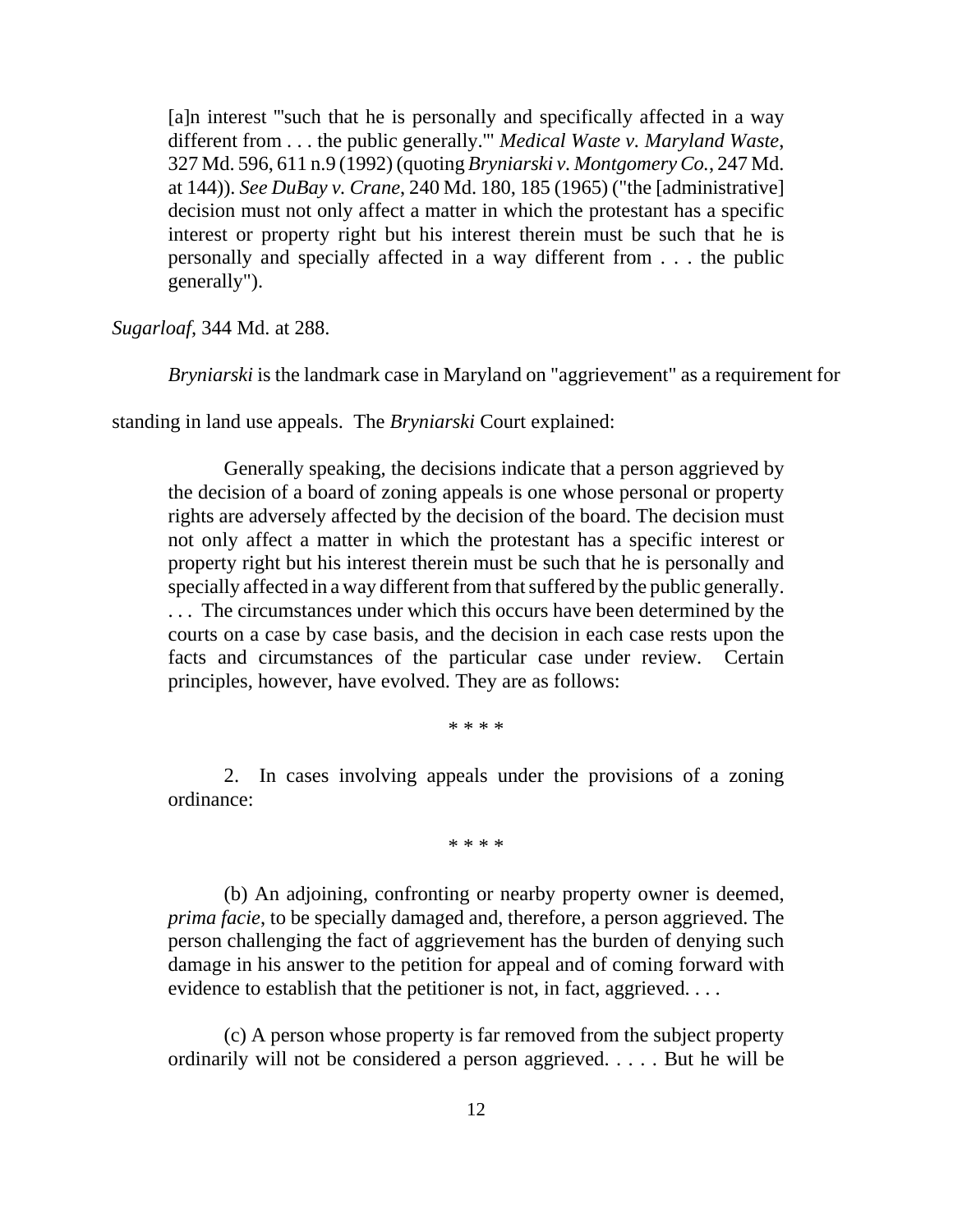considered a person aggrieved if he meets the burden of alleging and proving by competent evidence -- either before the board or in the court on appeal if his standing is challenged -- the fact that his personal or property rights are specially and adversely affected by the board's action.

\* \* \* \*

4. If any appellant is a person aggrieved, the court will entertain the appeal even if other appellants are not persons aggrieved.

247 Md. at 144-5 (citations omitted).

As we have indicated, a majority of the Board applied the "aggrievement" standard in deciding that neither CBF nor MRA had standing to appeal the AHO's decision. This portion of the Board majority's analysis was based upon two provisions of the Anne Arundel

County Code. Section 18-16-402 provides:

 A person aggrieved by a decision of the Administrative Hearing Officer who was a party to the proceedings may appeal to the Board of Appeals within 30 days after the date upon which the memorandum [of the AHO's decision] was filed . . . .

Similarly, County Code § 3-1-104(a) provides that a "person aggrieved by a decision of the [AHO] who was a party to the proceedings may appeal the decision to the Board." For the purpose of our analysis, we will assume, without deciding, that, in order to have standing to appeal the AHO's decision to the Board, either the MRA or the CBF must have been aggrieved by the AHO's decision. $4$  Our review of the record in this case leads us to the

<sup>&</sup>lt;sup>4</sup> The assumption is at least questionable. Anne Arundel County is a charter county, exercising local government powers through the Express Powers Act, Article 25A of the (continued...)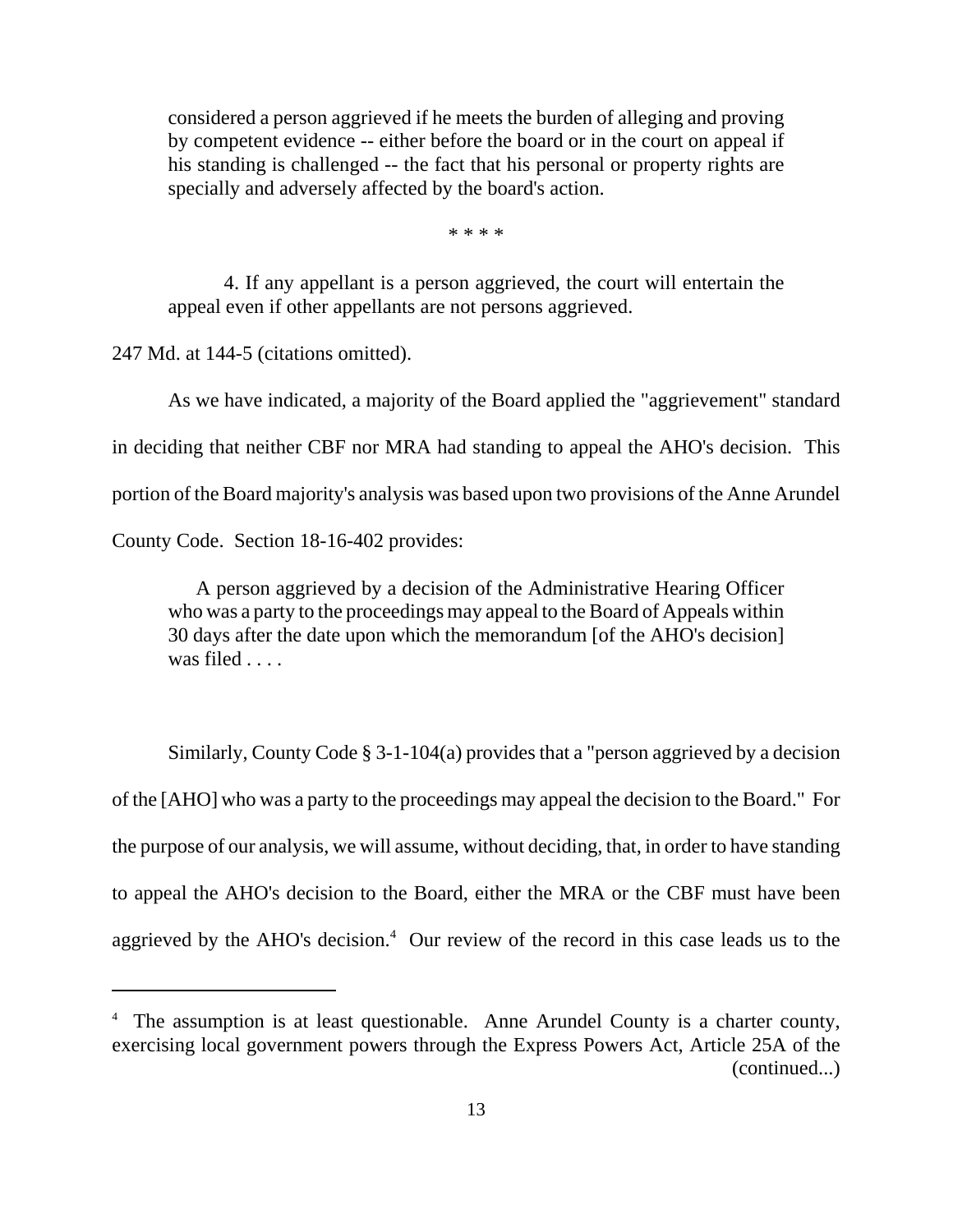4 (...continued)

Annotated Code. The Board was established, and functions under, the grant of authority to the County contained in Art. 23A § 5(U). *See Halle v. Crofton Civic Ass'n.*, 339 Md. 131, 140 (1995). Art. 25A § 5(U) authorizes the councils of charter counties to enact legislation establishing boards of appeal and authorizing those boards to decide appeals "on [the] petition of any *interested* person . . . . " (Emphasis added.)

With regard to charter counties, Article XI-A § 3 of the Maryland Constitution provides in pertinent part:

All such local laws enacted by the Mayor of Baltimore and City Council of the City of Baltimore or the Council of the Counties . . . shall be subject to the same rules of interpretation as those now applicable to the Public Local Laws of this State, *except that in case of any conflict between said local law and any Public General Law now or hereafter enacted the Public General Law shall control.*

(Emphasis added.)

Article XI-A § 3 makes it clear that, with regard to charter counties:

The General Assembly maintains the right to trump local legislation. Local legislatures are limited, even when legislating a subject within their express powers, in that they may not pass laws that conflict with public general laws . . . . "

D. Friedman, THE MARYLAND STATE CONSTITUTION A REFERENCE GUIDE 222 (2006).

Thus, to the extent that the County Code conflicts with Art. 25A § 5(U), § 5(U) may control. *See Boulden v. Mayor & Comm'rs of Elkton,* 311 Md. 411, 415 (1988) ("[i]t is, of course, axiomatic that a municipality may be given power to legislate concurrently with the General Assembly. In cases of conflict, however, the public general law must prevail . . . ." (citations omitted)); and *Committee for Responsible Development on 25th Street v. Baltimore*, 137 Md. App. 60, 75 (2001) ("where there is a conflict between a Baltimore City ordinance and a public general law of the State, the public general law controls"). *See also Hope v. Baltimore County,* 288 Md. 656, 664 (1980) (A Baltimore County ordinance permitting direct appeals from the planning commission to the circuit court was inconsistent not only with the county charter but also with Art. 25A  $\S$ (U) and was therefore invalid. "There would have been no need to insert in Constitution Art. XI-A, § 1 the provision that public local laws (continued...)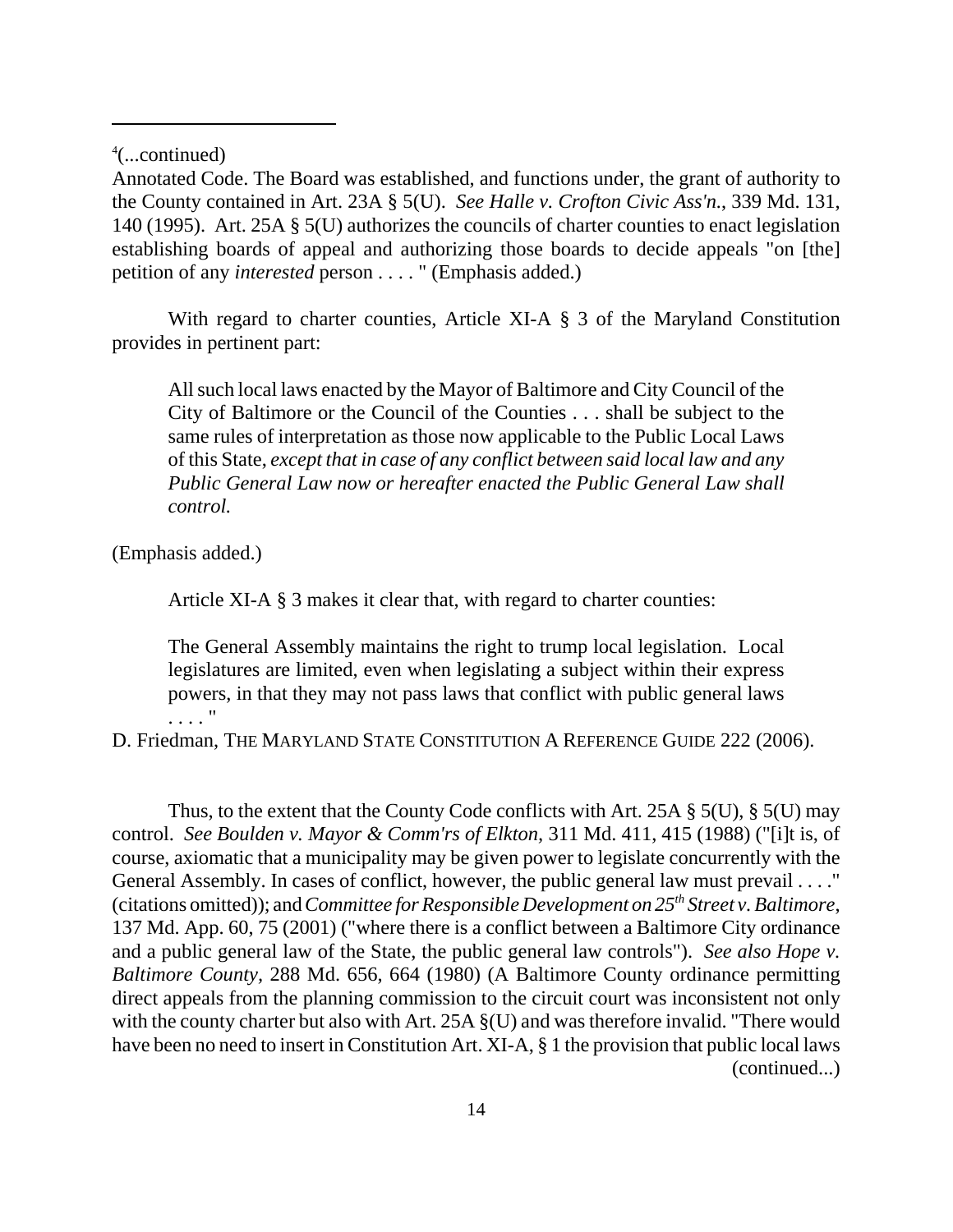conclusion that the Board misinterpreted the "aggrievement" test. In its decision, the majority of the Board focused upon the fact that neither CBF nor MRA asserted a property interest in the vicinity of Big Dobbins Island. First, the Board majority correctly noted that, since neither appellant owned real property in close proximity to the Island, neither was *prima facie* aggrieved:

[B]y MRA and CBF's own admission, they neither own nor lease any real property in or near the Magothy River. They do not own or lease any oyster beds or beds for aquatic grasses. The Protestants are not *prima facie* aggrieved.

The Board majority proceeded to evaluate the evidence to determine if the appellants

were nonetheless aggrieved. The Board noted that:

There is no question that both the CBF and the MRA have been and are engaged in oyster bed and [aquatic] grass planting activities on the Magothy. . . . We have assumed that the oyster and vegetation planting efforts . . . occur within sight, sound taste and smell of Dobbins Island. However, we do not believe that the conduct of these activities results in the Protestants being aggrieved, specially, from the public at large.

The Board concluded that the appellants were not aggrieved because

we fail to see how the release of items of personalty into the public waters results in the CBF and MRA being specially aggrieved by development activities on this island. Once a grass or oyster is released into the wild (or at

We decline to decide this case on the basis of the issues adumbrated in this footnote. These matters were not briefed by the parties nor argued to us. In addition, we typically afford the affected local government an opportunity to address the issue before deciding a question of the validity of a local law. Anne Arundel County is not a party to this case.

<sup>4</sup> (...continued)

were to be thereby repealed unless it had been contemplated that the people of a county adopting a charter might thereby enact charter provisions inconsistent with prior acts of the General Assembly.")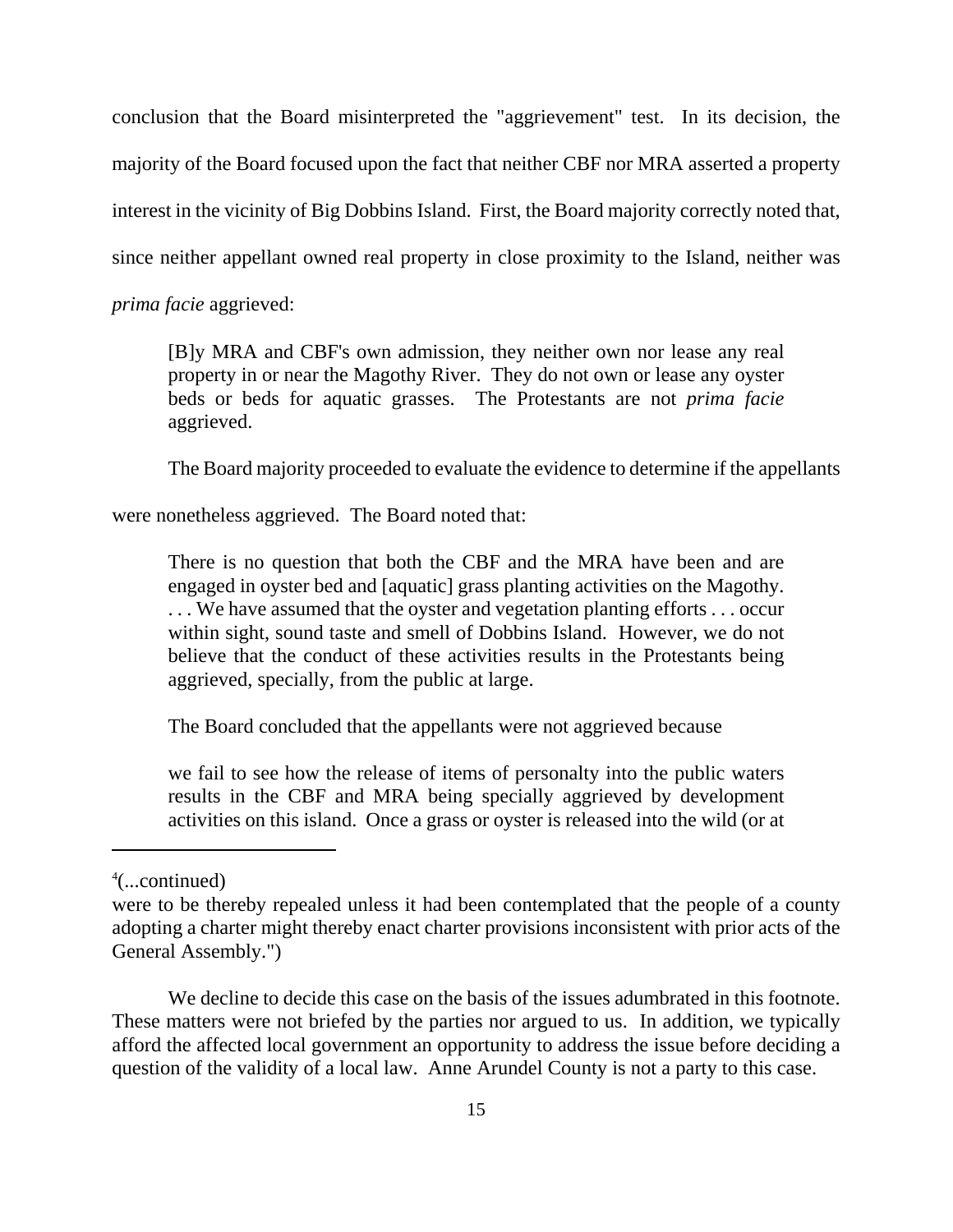least State owned waters), there cannot be a continuing property interest in it. . . . [T]hese animals are owned by the citizens of the State of Maryland, once released.

\* \* \* \*

The CBF and MRA are noble organizations whose goals include the best interest of the citizenry through their work on environmental health for the Magothy and the Chesapeake. However, any member of the public, with sufficient assets, could do the same. *These activities do not represent an ownership interest in property that render the Protestants more aggrieved than the public at large.*

(Emphasis added.)

In focusing exclusively upon property rights, the Board erred.

In *Bryniarski*, the Court of Appeals explained:

[A] person aggrieved by the decision of a board of zoning appeals is one whose *personal or property rights* are adversely affected by the decision of the board. The decision must not only affect a matter in which the protestant has a *specific interest or property right* but his interest therein must be such that he is *personally and specially affected* in a way different from that suffered by the public generally.

*Bryniarski*, 247 Md. at 144 (citing *DuBay v. Crane*, 240 Md. 180, 185 (1965)) (emphasis added). Thus, contrary to the Board's analysis, property ownership is not a prerequisite to aggrievement.

*Jordan v. Hebbville,* 369 Md. 439, 442 (2002), is instructive in that it is an aggrievement case that did not involve an assertion of property ownership. In that case, the Court of Appeals considered whether a holder of a Baltimore County towing license had standing to appeal the issuance of a towing license to another entity. *Id.* The Court stated: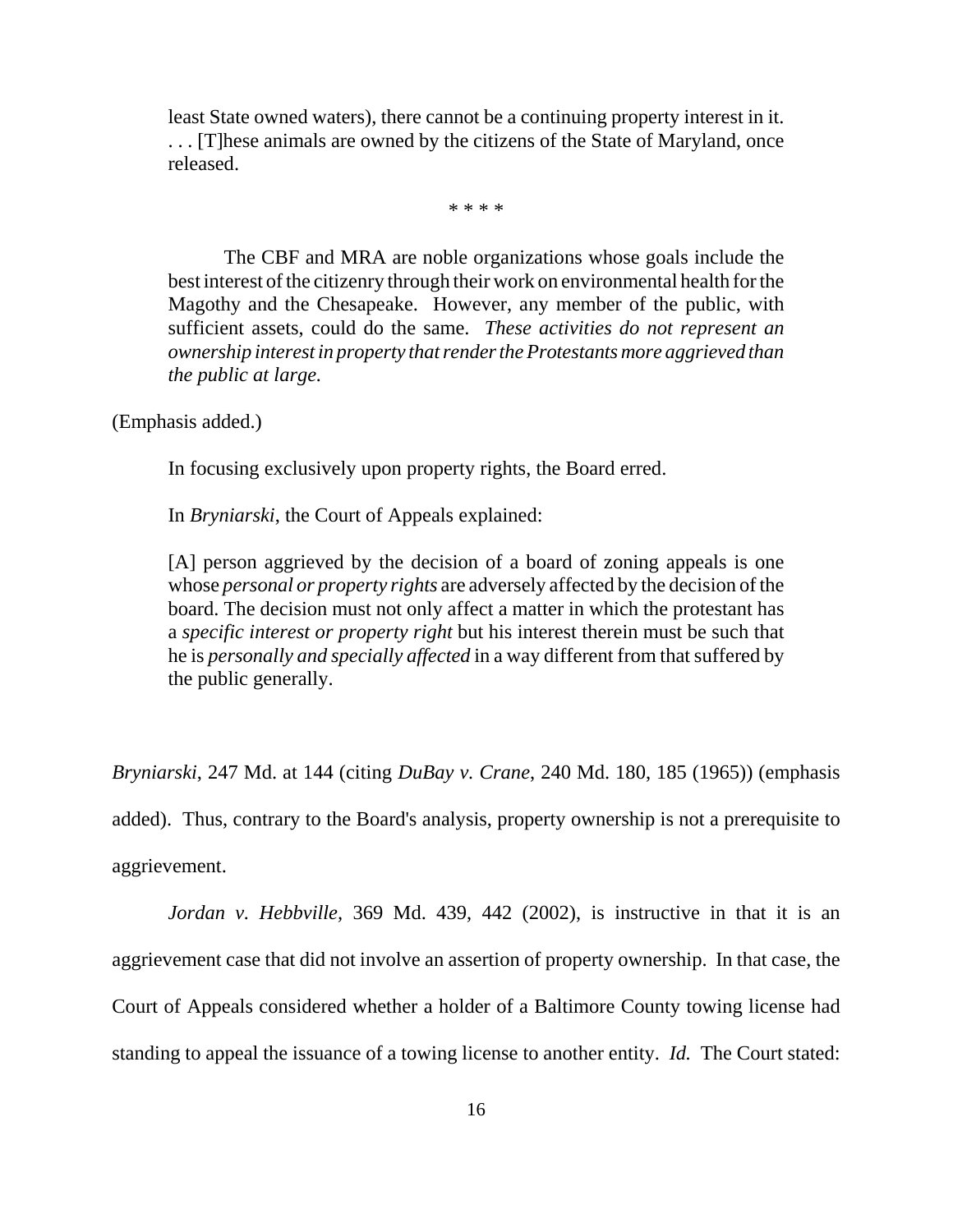At the administrative level appellees were "aggrieved" under the relevant Baltimore County Code section because their businesses are directly affected by the issuance of an additional towing license in the geographical area where they alone hold licenses. A party is aggrieved and there is standing if the party suffers some "special damage . . . differing in character and kind from that suffered by the general public." In *Sugarloaf*, 344 Md. at 295, this Court discussed aggrievement and emphasized that standing does not depend on the type of issue raised or its likelihood of success and stated:

"Therefore, standing to challenge governmental action, and the merits of the challenge, are separate and distinct issues…. 'The fundamental aspect of standing is that it focuses on the party seeking to get his complaint before a … court and not on the issues he wishes to have adjudicated'." [Citations omitted [[by *Jordan*]].]

369 Md. 442-43. (Footnote and some citations omitted.)

Therefore, in order to demonstrate standing to the Board, appellants must demonstrate that they have "a specific interest. . ." that will be affected "personally and specially . . . in a way different from . . . the public generally" by the proposed development. Because the Board majority focused exclusively on the question of property ownership, the Board, analyzing the facts of the case under an incorrect definition of aggrievement, did not make findings sufficient for us to determine whether or not appellants have a personal interest that will be affected personally and specially in a way distinct from the general public.

There is a great deal of evidence in the record that is not contested. Appellants presented evidence to the Board that they have invested substantial amounts of volunteer time, as well as money, on various submerged aquatic vegetation and oyster reef restoration projects in the Magothy River. The appellants also obtained permits from the State of Maryland in order to further their objectives. CBF has a scientific collection permit from the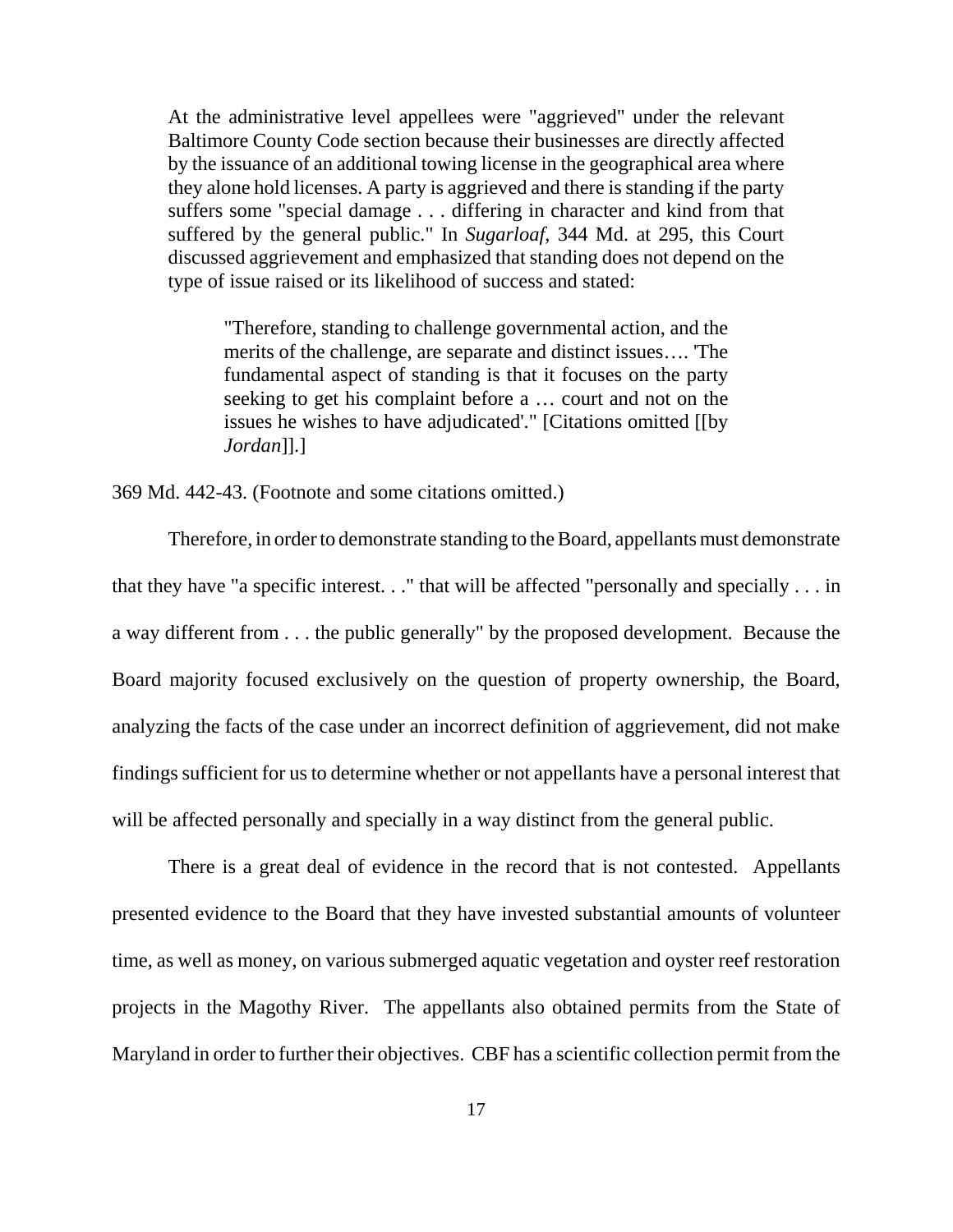State of Maryland Department of Natural Resources ("DNR"). That permit allows CBF the right to go back, inspect and retrieve some oysters and reefs in the Magothy River. MRA has a scientific license from the State of Maryland, which permits MRA to take oyster samples, seed the reefs and dive off the reefs in the Magothy River as part of a monitoring program. The testimony from the appellants was that there are few, if any, other such licenses for the River. This evidence was unchallenged by appellees. On remand, the Board must determine whether these investments of time and money and the permits the appellants hold<sup>5</sup> are sufficient to satisfy the first prong of the test for aggrievement.

As to the second part of the test, i.e. whether appellants' interests would be affected in a way different than those of the general public, the Board majority concluded that, since the State owns the submerged aquatic vegetation and the oysters planted by appellants, appellants had no ownership interest in them and thus could not be aggrieved. The majority's logic is faulty – ownership is not required to establish aggrievement. The proper question for the Board is whether the appellants would be affected differently than the general public by the grant of the variances. That the public generally has an interest in minimizing or avoiding sediment or other run-off in the State's waters is not, by itself, dispositive. *See Sugarloaf,* 344 Md. at 295 (The concept of standing "'concerns . . . the question whether the interest sought to be protected by the complainant is arguably within the zone of interests to be protected or regulated by the statute . . . in question.''' (quoting *Assn. of Data Processing*

<sup>&</sup>lt;sup>5</sup> MRA sought to introduce a copy of its license into the record; the Board refused to admit it. The specific terms of the licenses may be helpful in determining the nature of the appellants' interests.